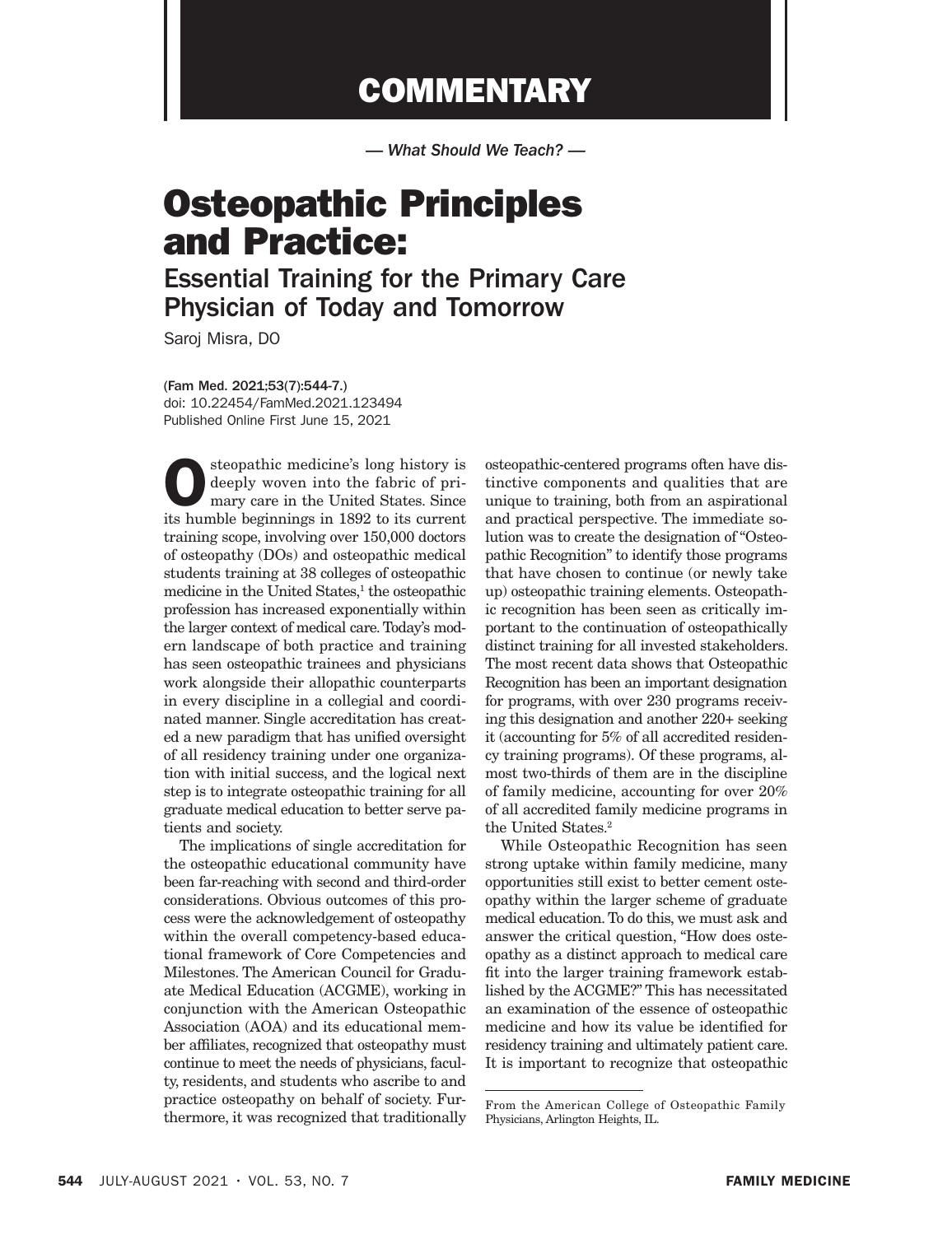medicine most clearly flows from the four osteopathic tenets that are central to the definition of osteopathy. These tenets, codified by Dr Andrew Taylor Still, are universal amongst osteopaths today and drive osteopathic approaches to patient care. They identify that a person's health and illness have physical, psychologic, and spiritual/emotional components, that the body's function and structure are intrinsically linked, and that the body can self-regulate and self-heal. Unlike other elements of osteopathic medicine (notably naming terminology for specific somatic dysfunctions and their relevant techniques), there is very little debate about these tenets or their wording, resulting in a universal adoption of them as unchanging elements of osteopathic medicine that define osteopathic principles and practice.3 These tenets also help to identify guiding concepts for the practice of medicine, not just osteopathically, but for all practitioners. By considering what practical applications flow from these tenets, we can see that they represent cognitive approaches to diagnosis (eg, the presence of disease is the result of self-regulation gone awry; correcting such mechanisms can lead to normalization of the patient), considerations of specific treatment options (eg*,* physical manipulation of structure can lead to functional improvements of different physiologic elements), and holistic approaches when considering the overall patient experience (eg*,* considering psychological and emotional ramifications of both disease and treatment options).

The value of osteopathic principles is not simply aspirational or theoretical. The ability to manage patients' real physical concerns using distinct osteopathic techniques is an essential element of comprehensive patient care and a valuable tool for the general population. Consider, for example, musculoskeletal complaints, which are present in as much as 48% of the population,4 account for as much as  $3.4\%$ -5.8% of the US gross domestic profit<sup>5</sup> and are the second-most reported reason patients see primary care physicians (PCPs).6 Osteopathic manipulative technique (OMT) has been shown to effectively treat many conditions such as low back pain with a reduced cost and need for concomitant medication use or medical intervention.7

The osteopathic approach to caring for the patient predicates more than just simple technique. Rather, it suggests elements germane to all care provided by all practitioners for any patient. Osteopathy provides a rubric within its templates to combat the fragmentation

of care phenomenon that has dominated the practice of medicine for the last three decades. As noted in the literature, successful strategies to combatting fragmentation include a patientcentered approach that identifies both physical comfort and emotional well-being as top priorities.8 Other sources identify aspects of osteopathic tenets (such as helping patients with the mental and socioemotional components of active health care and reducing dependency on specialist-centered care) in solutions to this problem.<sup>9</sup>

As we move forward and consider how graduate medical education has successfully integrated traditionally osteopathic training programs into the larger framework of unified evaluation and assessment through Core Competencies, Milestones and Entrustable Professional Activities, we should equally begin to consider how the distinct osteopathic tenets have value for all clinical trainees, and that integrating these universally across training programs would benefit not only learners, but patients. Primary integration should be focused on attentiveness to the tenets themselves, for reasons postulated above, while secondary integration can be focused on specific modalities of treatment (such as osteopathic manipulative medicine) for those who are willing to learn and apply it. Osteopathic medicine (especially OMT) has been taught to MDs and allopathic residents for years within dual-accredited programs where MD and DO residents learned side-by-side and through focused workshops that have been provided for decades by institutions such as Harvard Medical School and the Michigan State University College of Osteopathic Medicine.10 More recently, longitudinal curricula designed specifically to teach OMT to allopathic residents have been developed and found to be effective.<sup>11</sup>

By acknowledging the universality of osteopathic tenets in the overall care of society, we recognize the intrinsic value of keeping these ideas at the forefront of medical education and practice. Encoding it within the framework of teaching and training environments in an integrated fashion (Figure 1) ensures that tomorrow's doctors will be able to manage patients' needs in a collaborative and holistic approach that is better aligned with the idea of first doing no harm, and second, ensuring that we prioritize the human behind the conditions we treat. It is clear that osteopathic principles are not just for osteopaths; they are for everybody who holds these goals as primary points of focus.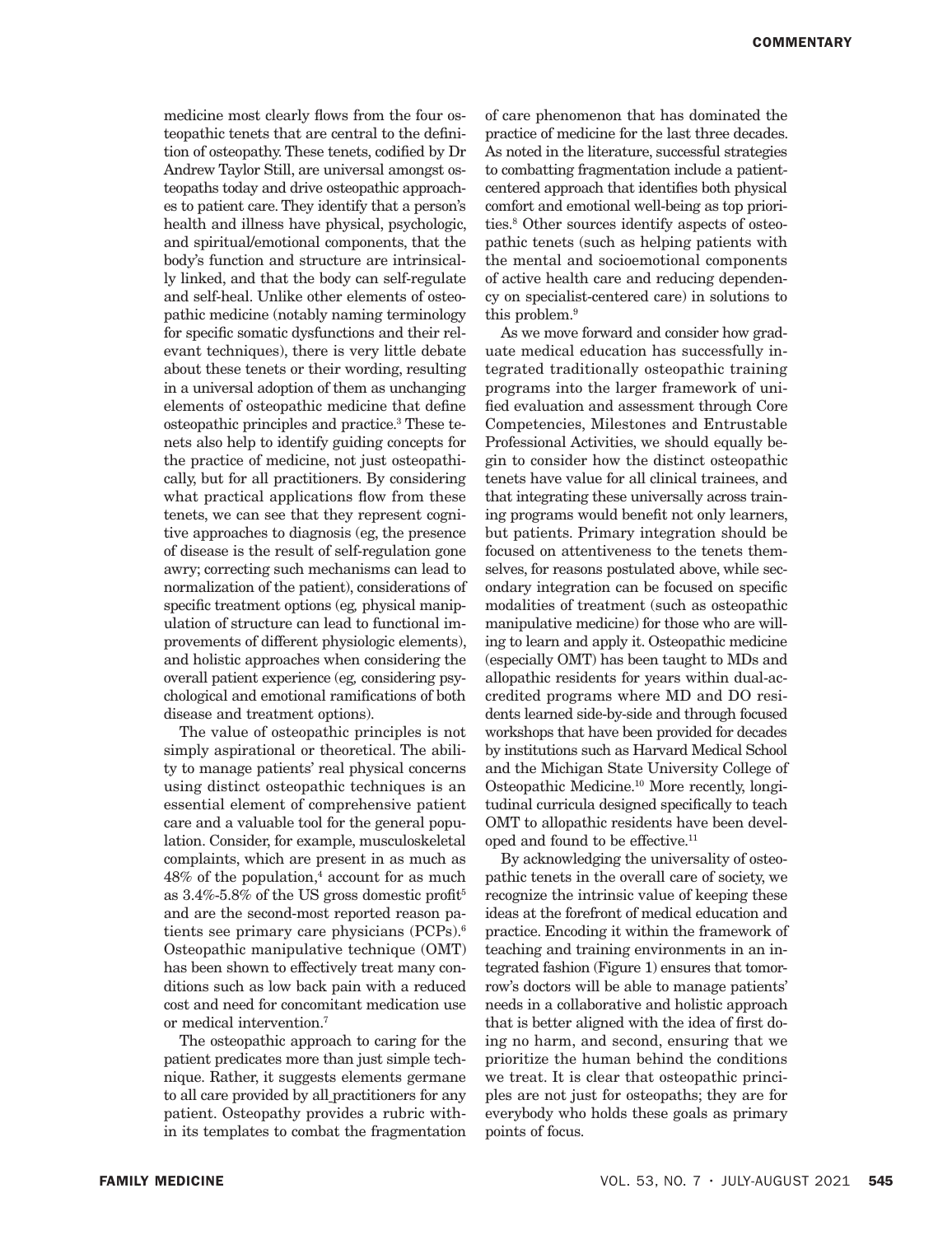| ule competencies ini                                                                                                                                                                                                                                                                                               |                                        |              |                                                                                                                                                                                                                                                                                                                                                                                     |                                             |                         |           |                                                                                                                                                                                                                                                                                           |
|--------------------------------------------------------------------------------------------------------------------------------------------------------------------------------------------------------------------------------------------------------------------------------------------------------------------|----------------------------------------|--------------|-------------------------------------------------------------------------------------------------------------------------------------------------------------------------------------------------------------------------------------------------------------------------------------------------------------------------------------------------------------------------------------|---------------------------------------------|-------------------------|-----------|-------------------------------------------------------------------------------------------------------------------------------------------------------------------------------------------------------------------------------------------------------------------------------------------|
| Summative Evaluation of Resident                                                                                                                                                                                                                                                                                   |                                        |              |                                                                                                                                                                                                                                                                                                                                                                                     |                                             |                         |           |                                                                                                                                                                                                                                                                                           |
|                                                                                                                                                                                                                                                                                                                    | 1 Significantly below standard         |              |                                                                                                                                                                                                                                                                                                                                                                                     |                                             |                         |           |                                                                                                                                                                                                                                                                                           |
| <b>Resident's Name:</b><br>$\overline{\mathbf{2}}$<br>Relow the standard<br>Date of Evaluation:                                                                                                                                                                                                                    |                                        |              |                                                                                                                                                                                                                                                                                                                                                                                     |                                             |                         |           |                                                                                                                                                                                                                                                                                           |
| Meeting the standard of all residents<br>$\mathbf 3$<br>Academic Year:                                                                                                                                                                                                                                             |                                        |              |                                                                                                                                                                                                                                                                                                                                                                                     |                                             |                         |           |                                                                                                                                                                                                                                                                                           |
| Advisor:                                                                                                                                                                                                                                                                                                           | $\boldsymbol{4}$<br>Above the standard |              |                                                                                                                                                                                                                                                                                                                                                                                     |                                             |                         |           |                                                                                                                                                                                                                                                                                           |
| PGY Year: 1 2 3                                                                                                                                                                                                                                                                                                    | 5<br>Significantly above the standard  |              |                                                                                                                                                                                                                                                                                                                                                                                     |                                             |                         |           |                                                                                                                                                                                                                                                                                           |
| Please circle the appropriate number for each item using this scale. Please provide any relevant<br>comments on the back of this form.                                                                                                                                                                             |                                        |              |                                                                                                                                                                                                                                                                                                                                                                                     |                                             |                         |           |                                                                                                                                                                                                                                                                                           |
| This resident:<br><b>Scale</b>                                                                                                                                                                                                                                                                                     |                                        |              |                                                                                                                                                                                                                                                                                                                                                                                     |                                             |                         |           |                                                                                                                                                                                                                                                                                           |
| <b>Patient Care</b>                                                                                                                                                                                                                                                                                                |                                        |              |                                                                                                                                                                                                                                                                                                                                                                                     |                                             |                         |           |                                                                                                                                                                                                                                                                                           |
| Comprehensive medical interviews, physical exams, review of data and procedural<br>skills. Diagnostic and therapeutic decisions are based on available evidence, sound<br>judgment and patient preference.                                                                                                         |                                        |              | $\mathbf 2$                                                                                                                                                                                                                                                                                                                                                                         | $\overline{\mathbf{3}}$                     | $\overline{4}$          | 5         |                                                                                                                                                                                                                                                                                           |
| Patient Care - Osteopathic Competencies                                                                                                                                                                                                                                                                            |                                        |              |                                                                                                                                                                                                                                                                                                                                                                                     |                                             |                         |           |                                                                                                                                                                                                                                                                                           |
| Document somatic dysfunction and its treatment as applicable to patient care.                                                                                                                                                                                                                                      |                                        |              |                                                                                                                                                                                                                                                                                                                                                                                     |                                             |                         |           |                                                                                                                                                                                                                                                                                           |
| Incorporate osteopathic principles and practice in to all aspects of care, including<br>information gathering, diagnosis development and treatment. Utilize listening                                                                                                                                              |                                        |              | $\mathbf{2}% ^{2}=\mathbf{2}^{2}+\mathbf{1}^{2}+\mathbf{1}^{2}+\mathbf{1}^{2}+\mathbf{1}^{2}+\mathbf{1}^{2}+\mathbf{1}^{2}+\mathbf{1}^{2}+\mathbf{1}^{2}+\mathbf{1}^{2}+\mathbf{1}^{2}+\mathbf{1}^{2}+\mathbf{1}^{2}+\mathbf{1}^{2}+\mathbf{1}^{2}+\mathbf{1}^{2}+\mathbf{1}^{2}+\mathbf{1}^{2}+\mathbf{1}^{2}+\mathbf{1}^{2}+\mathbf{1}^{2}+\mathbf{1}^{2}+\mathbf{1}^{2}+\mathbf$ | 3 4                                         |                         | ${\bf 5}$ |                                                                                                                                                                                                                                                                                           |
| skills and caring compassionate behavior (including appropriate touch) with<br>patients.                                                                                                                                                                                                                           |                                        |              |                                                                                                                                                                                                                                                                                                                                                                                     |                                             |                         |           | <b>Systems-based Practice</b>                                                                                                                                                                                                                                                             |
|                                                                                                                                                                                                                                                                                                                    |                                        |              |                                                                                                                                                                                                                                                                                                                                                                                     |                                             |                         |           | Utilizes outside resources. Uses a systematic approach to reduce errors and                                                                                                                                                                                                               |
|                                                                                                                                                                                                                                                                                                                    |                                        |              |                                                                                                                                                                                                                                                                                                                                                                                     |                                             |                         |           | 4<br>1<br>$\mathbf{2}$<br>$\mathbf 3$<br>${\bf 5}$<br>improve patient care. Assists in developing systems improvement.                                                                                                                                                                    |
| <b>Medical Knowledge</b>                                                                                                                                                                                                                                                                                           |                                        |              |                                                                                                                                                                                                                                                                                                                                                                                     |                                             |                         |           | Systems-based Practice - Osteopathic Competencies                                                                                                                                                                                                                                         |
| Knowledge of basic and clinical sciences. Understanding of complex relationships<br>and mechanisms of disease.                                                                                                                                                                                                     |                                        |              | $\mathbf 2$                                                                                                                                                                                                                                                                                                                                                                         | $3 \mid 4 \mid 5$                           |                         |           | $\mathbf 3$<br>4 5<br>Provide quality osteopathic health care and understand the role of osteopathic<br>1<br>$\overline{\mathbf{2}}$<br>clinical practice in health care delivery systems.                                                                                                |
| Medical Knowledge - Osteopathic Competencies                                                                                                                                                                                                                                                                       |                                        |              | $\mathbf{2}$                                                                                                                                                                                                                                                                                                                                                                        | $\mathbf{3}$                                | $\overline{4}$          | 5         | <b>Summative Comments:</b>                                                                                                                                                                                                                                                                |
| Understand and demonstrate the ability to apply integrative knowledge in a<br>manner consistent with accepted standards. Perform critical appraisal of literature<br>related to Osteopathic Principles and Practice.                                                                                               |                                        |              |                                                                                                                                                                                                                                                                                                                                                                                     |                                             |                         |           |                                                                                                                                                                                                                                                                                           |
| <b>Practice-Based Learning</b><br>Evaluates own performance; incorporates feedback into improvement. Uses                                                                                                                                                                                                          |                                        |              |                                                                                                                                                                                                                                                                                                                                                                                     |                                             |                         |           |                                                                                                                                                                                                                                                                                           |
| technology to manage information for patient care and self-improvement.                                                                                                                                                                                                                                            |                                        | 1            | $\mathbf 2$                                                                                                                                                                                                                                                                                                                                                                         | $\mathbf 3$                                 | 4                       | 5         | Based on formative review over the course of training the resident is able to care for patients in<br>Based on ionnative review were used to the discipline of Family Medicine:<br>the discipline of Family Medicine:<br>Only with indirect supervision<br>Only with indirect supervision |
| Practice-Based Learning - Osteopathic Competencies                                                                                                                                                                                                                                                                 |                                        | $\mathbf{1}$ | $\overline{2}$                                                                                                                                                                                                                                                                                                                                                                      | $\overline{\mathbf{3}}$<br>$\boldsymbol{4}$ |                         | 5         | Independently                                                                                                                                                                                                                                                                             |
| Incorporate literature, research and up-to-date practice standards when caring for<br>patients. Perform self-evaluation of osteopathic practice patterns and incorporate<br>practice-based improvements activities systematically.                                                                                 |                                        |              |                                                                                                                                                                                                                                                                                                                                                                                     |                                             |                         |           | Based on formative review over the course of training the resident is able to care for patients in<br>Only with indirect supervision<br>Independently                                                                                                                                     |
| <b>Interpersonal and Communication Skills</b><br>Advisor/Evaluator Signature<br>Date_                                                                                                                                                                                                                              |                                        |              |                                                                                                                                                                                                                                                                                                                                                                                     |                                             |                         |           |                                                                                                                                                                                                                                                                                           |
| Establishes effective therapeutic relationships with patients and families.                                                                                                                                                                                                                                        |                                        | $\mathbf{1}$ | $\overline{2}$                                                                                                                                                                                                                                                                                                                                                                      | $\overline{\mathbf{3}}$                     | $\overline{\mathbf{4}}$ | 5         | <b>Resident Signature</b><br>Date                                                                                                                                                                                                                                                         |
| Demonstrates relationship building through listening, verbal and nonverbal skills.<br>Educates and counsels patients, families and colleagues. Engaged.                                                                                                                                                            |                                        |              |                                                                                                                                                                                                                                                                                                                                                                                     |                                             |                         |           | Program Director Signature_<br>Date                                                                                                                                                                                                                                                       |
| Interpersonal Communication - Osteopathic Competencies                                                                                                                                                                                                                                                             |                                        | $\mathbf{1}$ | $2 \mid 3$                                                                                                                                                                                                                                                                                                                                                                          | $\overline{4}$                              |                         | ${\bf 5}$ |                                                                                                                                                                                                                                                                                           |
| Demonstrate skills that enable effective discussion of osteopathic concepts and<br>their role in patient care with all stakeholders (patients, families and other health<br>care team members).                                                                                                                    |                                        |              |                                                                                                                                                                                                                                                                                                                                                                                     |                                             |                         |           |                                                                                                                                                                                                                                                                                           |
|                                                                                                                                                                                                                                                                                                                    |                                        |              |                                                                                                                                                                                                                                                                                                                                                                                     |                                             |                         |           |                                                                                                                                                                                                                                                                                           |
| This resident:                                                                                                                                                                                                                                                                                                     |                                        | <b>Scale</b> |                                                                                                                                                                                                                                                                                                                                                                                     |                                             |                         |           |                                                                                                                                                                                                                                                                                           |
| Professionalism                                                                                                                                                                                                                                                                                                    |                                        |              |                                                                                                                                                                                                                                                                                                                                                                                     |                                             |                         |           |                                                                                                                                                                                                                                                                                           |
| Demonstrates respect, compassion, integrity and honesty. Teaches/role-models<br>responsible behavior. Commits to self-assessment and acknowledges errors.<br>Considers needs of patients, families and colleagues. Arrives to work in a timely<br>fashion, dresses appropriately and is well-prepared for the day. |                                        | $\mathbf{1}$ | $\overline{2}$                                                                                                                                                                                                                                                                                                                                                                      | $\overline{\mathbf{3}}$                     | $\overline{\mathbf{4}}$ | 5         |                                                                                                                                                                                                                                                                                           |
| Professionalism - Osteopathic Competencies                                                                                                                                                                                                                                                                         |                                        | 1            | 2 <sup>1</sup>                                                                                                                                                                                                                                                                                                                                                                      | $\mathbf{3}$<br>$\overline{\mathbf{4}}$     |                         | 5         |                                                                                                                                                                                                                                                                                           |
| Attend to issues of culture, age, gender, sexual orientation, disease state and<br>mental/physical disabilities as they pertain to application of osteopathic practice.<br>Demonstrate increased understanding of conflict of interest inherent to<br>osteopathic clinical practice.                               |                                        |              |                                                                                                                                                                                                                                                                                                                                                                                     |                                             |                         |           |                                                                                                                                                                                                                                                                                           |
| Developed for the FM residency program at Ascension Macomb-Oakland Hospital, MI. Reproduced with permission<br>from Saroj Misra, DO.                                                                                                                                                                               |                                        |              |                                                                                                                                                                                                                                                                                                                                                                                     |                                             |                         |           |                                                                                                                                                                                                                                                                                           |

### Figure 1: Sample of Osteopathic Principles Integrated Into Core Competencies for Resident Assessment

CORRESPONDENCE: Address correspondence to Dr Saroj Misra, American College of Osteopathic Family Physicians, 330 E. Algonquin Road, Suite 1 Arlington Heights, IL 60005. sarojm@mac.com.

#### References

- 1. Osteopathic Medical Profession Report, 2019. Chicago, American Osteopathic Association; 2020. https://osteopathic.org/wp-content/uploads/OMP2019-Report\_Web\_FINAL. pdf. Accessed May 3, 2021.
- 2. Data Resource Book Academic Year 2019-2020. Chicago: Accreditation Council for Graduate Medical Education; 2020. https://www.acgme.org/About-Us/Publications-and-Resources/Graduate-Medical-Education-Data-Resource-Book. Accessed May 3, 2021.
- 3. Tenets of Osteopathic Medicine. Chicago: American Osteopathic Association. https://osteopathic.org/ about/leadership/aoa-governance-documents/tenetsof-osteopathic-medicine/. Accessed January 25, 2021.